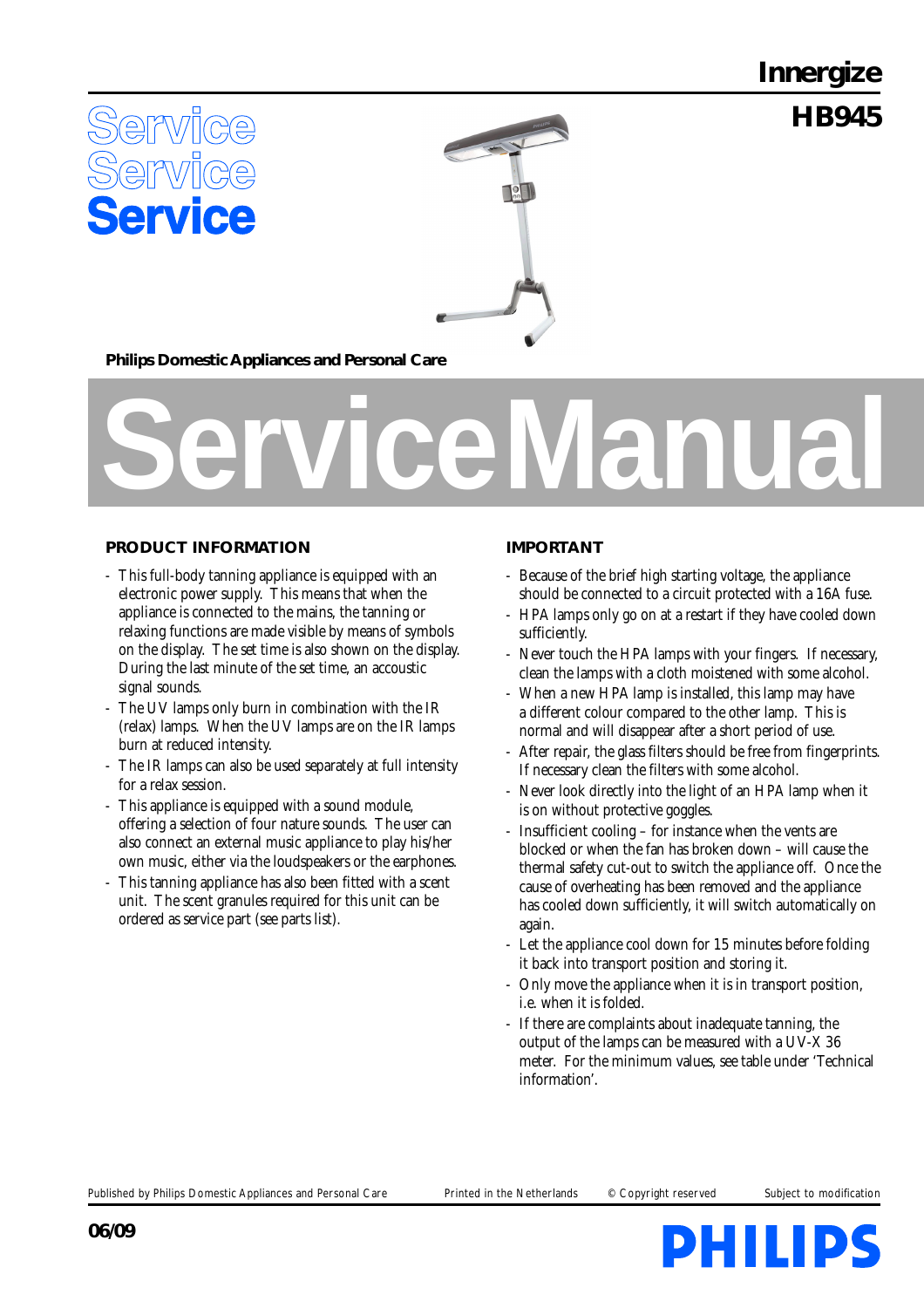# **HB945 TECHNICAL INFORMATION**

- Input voltage :  $230 V 50 Hz$ .
- Input consumption : Approx. 2200 W
- Fuse : 16 A
- UVA source : 2 x Philips Cleo HPA SYNERGIE
- IR source : 2 x Philips type 15040R
- Starter : KAIDA KCCD-G400
- Timer : 45 min. (Digital)

### **DISASSEMBLY & REPAIR INSTRUCTION**

### **Always unplug the appliance before disassembly or repair!**

### **1. Replacing lamps, fans and starters.**

- Fold the appliance out into operating position.
- Remove 12 screws on the bottom of the lamp housing.
- Remove the upper part of the lamp housing (the fans, starters and internal wiring are now accessible)
- Remove the screws of the mounting bridge.
- Remove the reflector clamps.
- Remove the reflector. You have to lift the mounting bridge to do so.
- **2. Replacing lock grips, soundboard, relay board and power SMPS (PCB)**
- Remove the back of the timer housing.
- Now the lock grips, sound board, relay board and the power SMPS are accessible

### **3. Replacing timer front with speakers and display**

- Remove the grip main assy and slide the lamp housing together with the slider off the column and place it on a table or bed with the front pointing downwards.
- Remove the back of the timer housing.
- Remove the sound board, the relay board and the power SMPS and undo the plug-in connections.
- Undo the 4 screws attaching the front to the black sleeve.
- Now the front can be removed.

### **4. Replacing seesaws (always replace both)**

- Start disassembling the appliance as described under 3.
- Remove the back of the timer housing.
- Remove the 4 screws attaching the front to the black sleeve.
- Remove the black sleeve.
- Remove 2 shafts.
- Remove the spring. Be careful, for the spring is tensioned.
- Remove the seesaws.

### **5. Stand**

- The column of the stand has been mounted by means of a hydraulic press and cannot be removed without causing serious damage.
- As a result, the hinge housing cannot be disassembled either.
- The legs have been mounted on the paw by means of a hydraulic press and cannot be removed without causing serious damage.
- Radiation area : 190 x 70 cm
	-
- 
- Protecting goggles : 2 x HB072
- 
- 
- 
- Output (min) :  $0.2$  W/cm<sup>2</sup> at 65 cm. straight UVX-36 meter below the distance indicator
	-
- Safety : Class II Cenelec UV type 3
- Weight : Approx. 19 kg.

# **To replace the hinge housing assy:**

- Undo the screws of the main grip.
- Take the main grip off stand.
- Remove the black plastic tube from the column.
- Slide the lamp housing together with the slider off the column.

### **To replace the paw and the paw cap (L&R) and the wheels:**

- Undo the screw on the inside of the paw.
- Unsnap the paw caps.
- The wheels are now accessible.
- Undo 4 screws in the point of rotation of the paw to detach the paw.

### **To replace the sliding plug leg:**

- To replace the sliding plug of the leg, the existing sliding plug has to be smashed with the pointed end of a hammer; otherwise it can't be removed without damaging the leg. A new sliding plug can simply be snapped onto the leg.

### **6. Resetting the timer and hour counter**

- When the timer has detected a "temporary" fault, it shows an error code on the display.
- After unplugging the main cord for 30 seconds the timer will reset automatically.
- If the error code does not disappear, there is probably a defect in the relay board or the checking device in the software.
- Reset the hour counter (e.g. after replacing the UV lamps).

| Resetting<br>the hour counter | 00 | <b>Start</b><br><b>Stop</b><br>Press | + 2x | + 1x | 1x | 00C |
|-------------------------------|----|--------------------------------------|------|------|----|-----|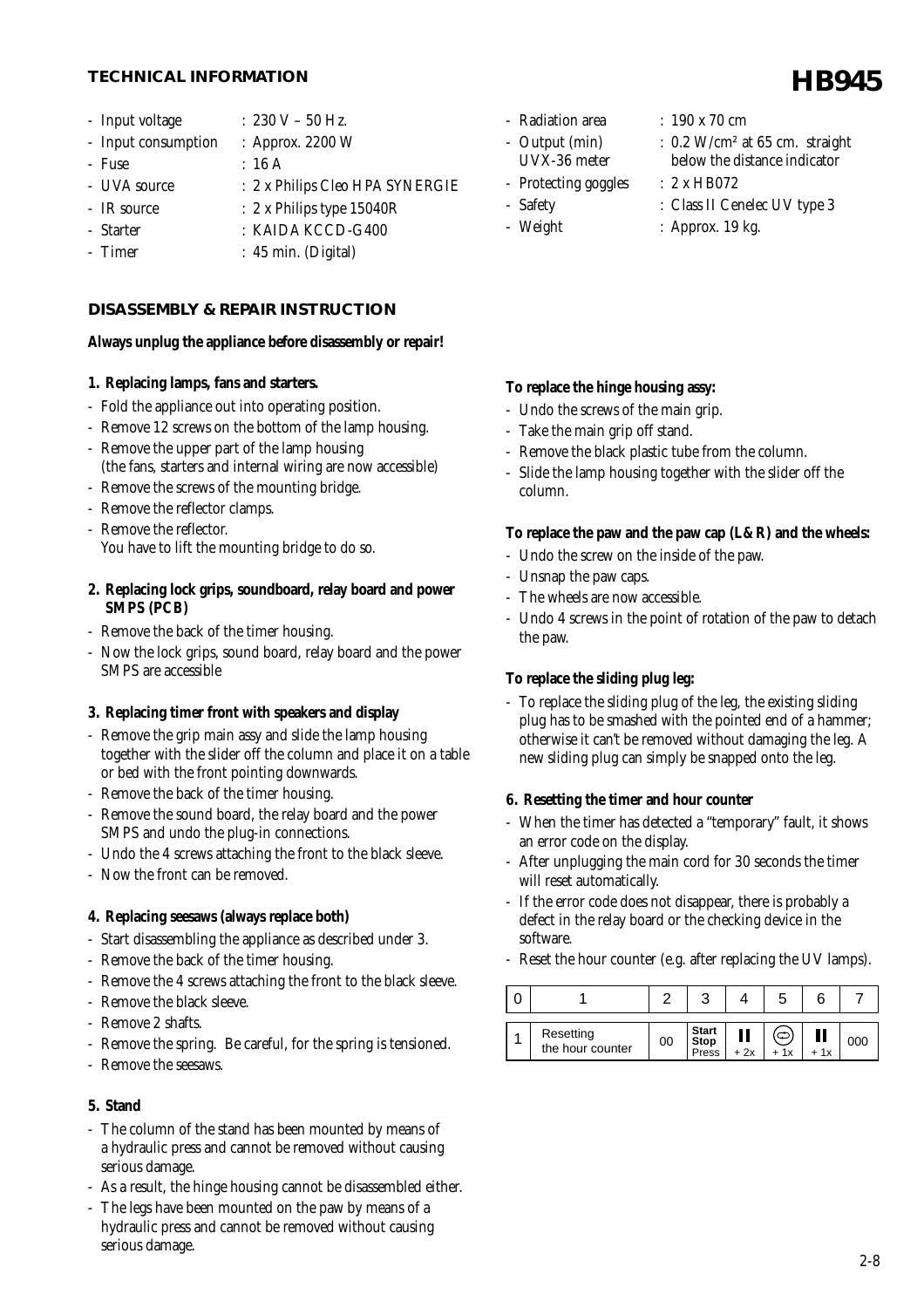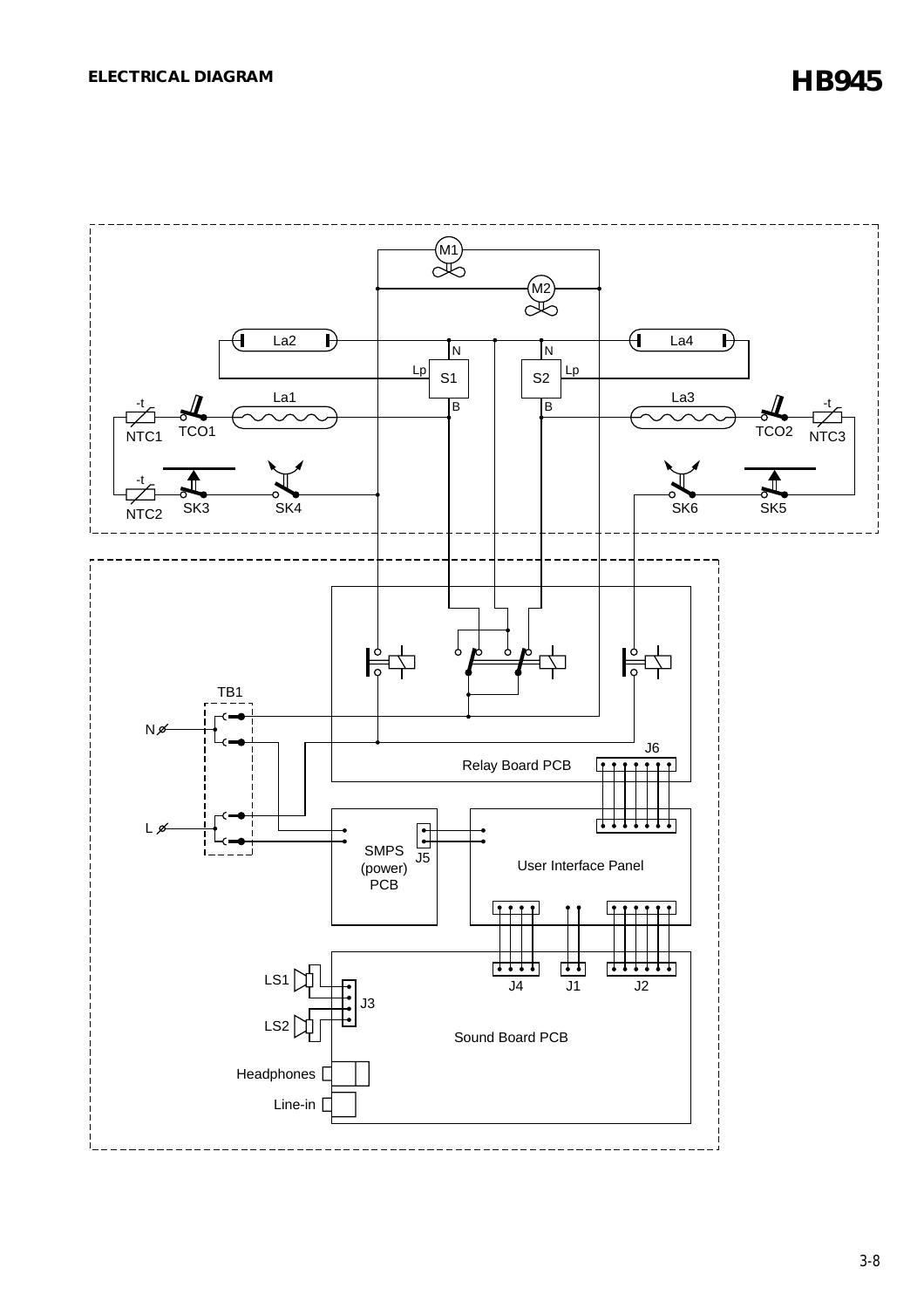| <b>Item</b>    | Service code   | <b>Description</b>     |
|----------------|----------------|------------------------|
| $\mathbf{1}$   | 4222 062 95930 | Grip main assy         |
| $\overline{c}$ | 4222 062 95940 | Paw cap R              |
| 3              | 4222 062 95950 | Leg assy R             |
| $\overline{4}$ | 4222 062 95960 | Leg assy L             |
| 5              | 4222 062 95970 | Leg sliding plug (set) |
| 6              | 4222 062 96860 | Hinge assy             |
| 7              | 4222 062 95990 | Paw cap L              |
| 8              | 4222 062 96000 | <b>Wheel</b>           |
| 9              | 4222 062 96010 | Fan assy               |
| 10             | 4222 062 96410 | Slider assy            |
| 11             | 4222 062 96030 | Main flex EU           |
|                | 4222 062 96040 | Main flex UK           |
|                | 4222 062 96050 | Main flex CH           |
| 12             | 4222 062 96870 | Sound Board PCB        |
| 13             | 4222 062 96880 | <b>Relay Board PCB</b> |
| 14             | 4222 062 96890 | Slider head assy       |
| 15             | 4222 062 96900 | Hinge cap              |
| 16             | 4222 062 96060 | Lock grip assy R       |
| 17             | 4222 062 96200 | Lock grip assy L       |
| 18             | 4822 265 30284 | Connecting block 3S    |
| 19             | 4222 062 96910 | SMPS (power) PCB       |
| 20             | 4222 062 96390 | <b>Sleeve</b>          |
| 21             | 4222 062 96190 | Sea saw (set)          |
| 22             | 4222 062 96920 | Timer sound panel      |
| 23             | 4222 062 96930 | Lamp housing US        |

| <b>Item</b> | Service code   | <b>Description</b>                  |
|-------------|----------------|-------------------------------------|
| 24          | 4822 404 40639 | Switch bracket                      |
| 25          | 4822 214 12272 | Starter HPA                         |
| 26          | 4822 271 30619 | Micro switch                        |
| 27          | 4822 410 40417 | Switch pin                          |
| 28          | 4222 062 96230 | 17 tabs PCB                         |
| 29          | 4222 062 96940 | Lamp housing LS                     |
| 30          | 4222 062 95020 | Distance indicator                  |
| 31          | 4222 062 96950 | Mid compartment                     |
| 32          | 4222 062 96260 | Scent cartridge                     |
| 33          | 4222 062 96270 | Compartment lid                     |
| 34          | 4222 062 96280 | Screw (set 3.5 x 20 and 3.5 x 12)   |
| 35          | 4222 062 96290 | Lamp HPA                            |
| 36          | 4222 062 96300 | Lamp IR                             |
| 37          | 4222 062 95920 | Thermal cut off 90 °C               |
| 38          | 4222 062 96310 | Lamp holder assy IR                 |
| 39          | 4222 062 95250 | Reflector clamp                     |
| 40          | 4822 325 20102 | Lamp holder HPA                     |
| 41          | 4222 062 96320 | Reflector assy                      |
| 42          | 4222 062 94580 | NTC resistor 22 W                   |
| 43          | 4222 062 94570 | NTC connector                       |
| 44          | 4222 062 96330 | Scent refill packages HB080         |
|             | 4222 062 96481 | Scent refill packages "Only for EE" |
| 45          | 4822 690 80147 | Protecting Goggles HB072            |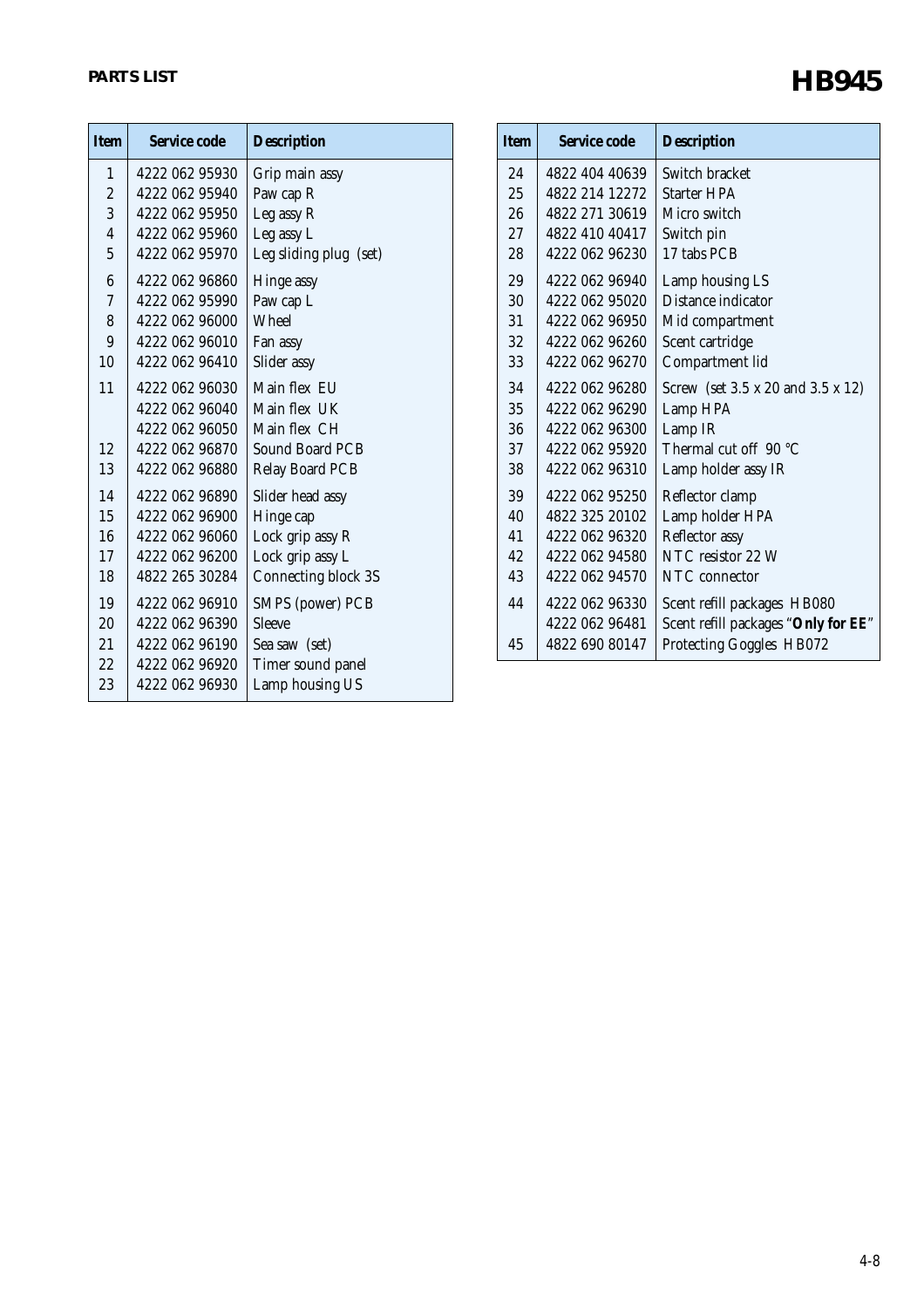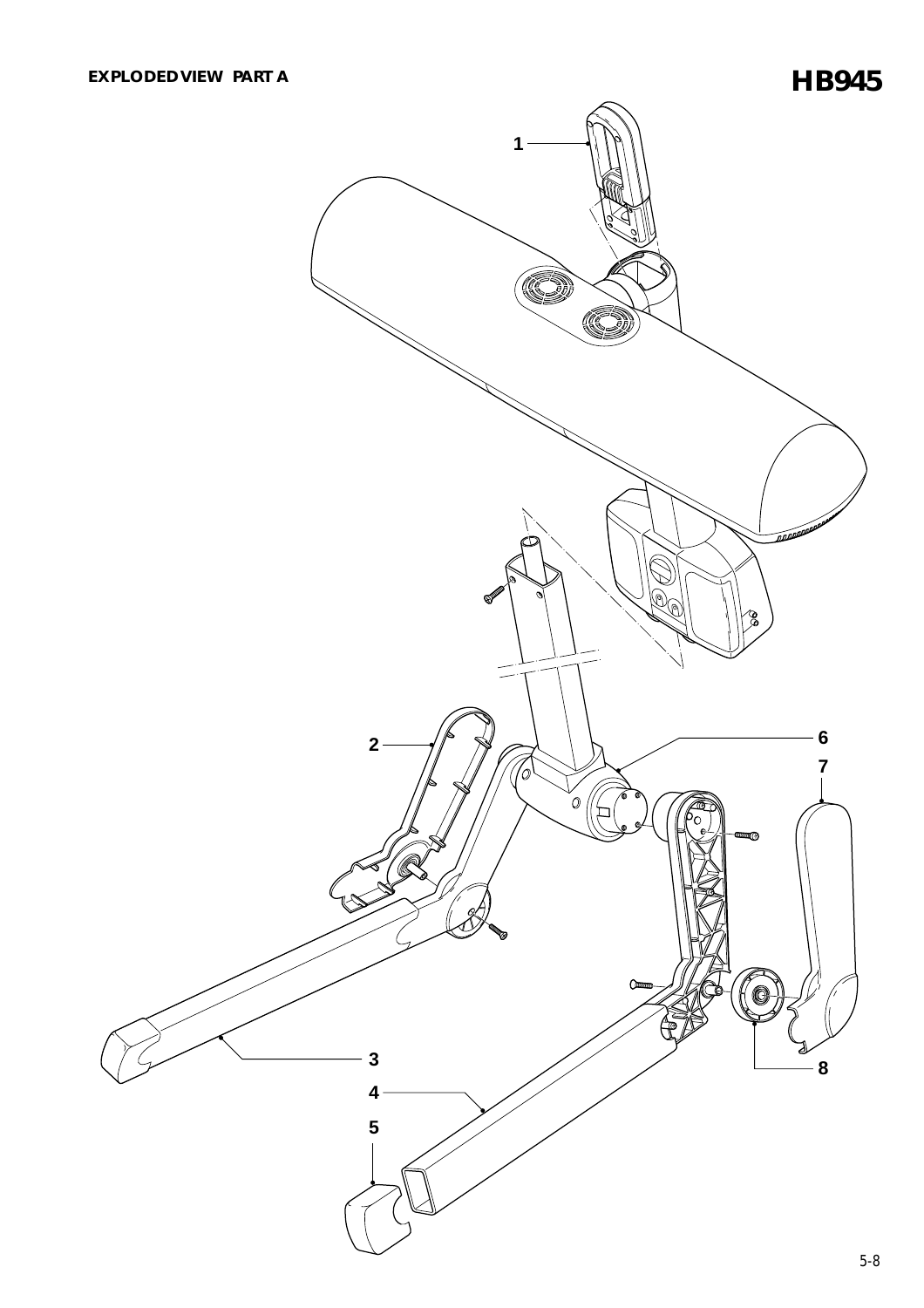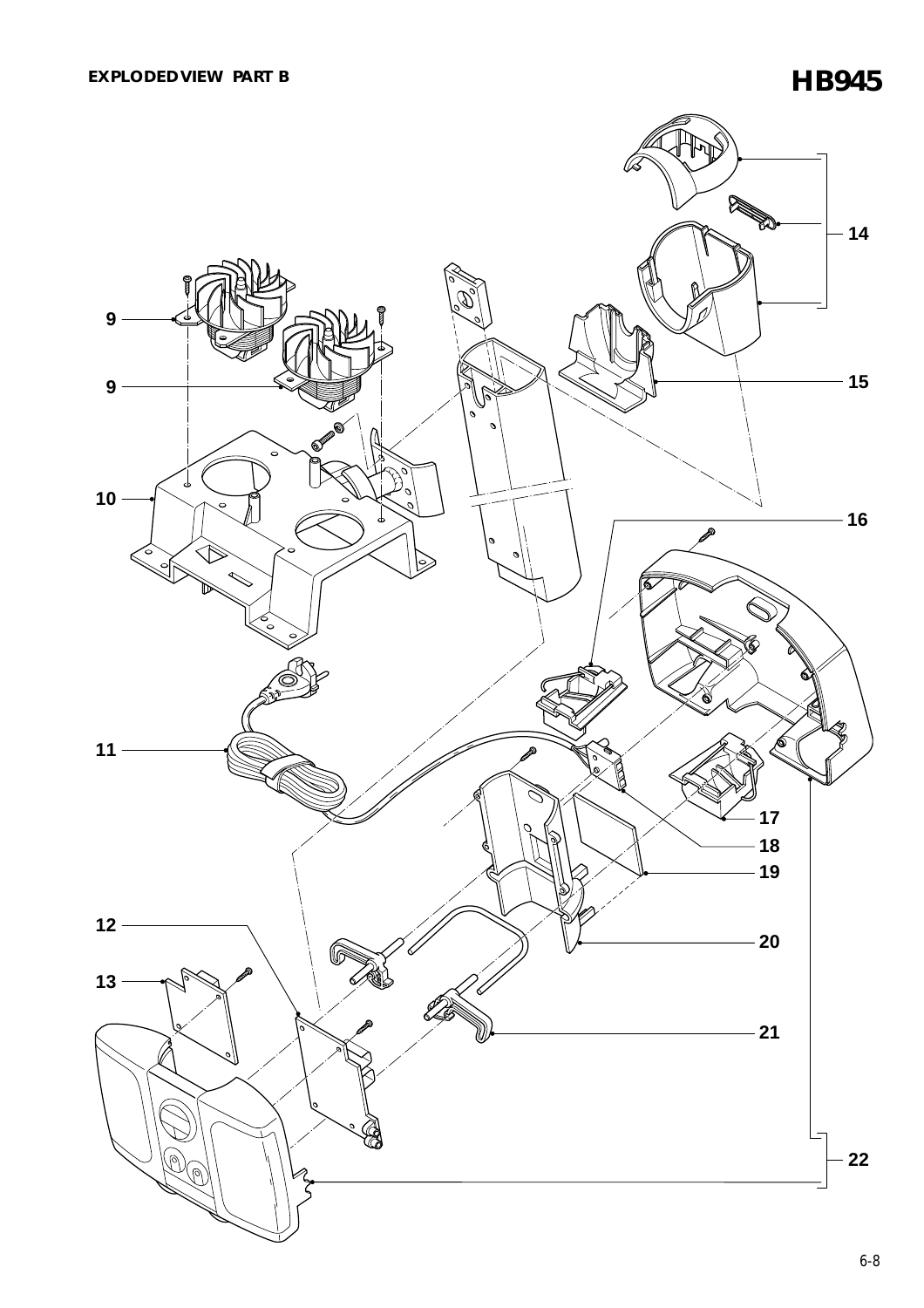